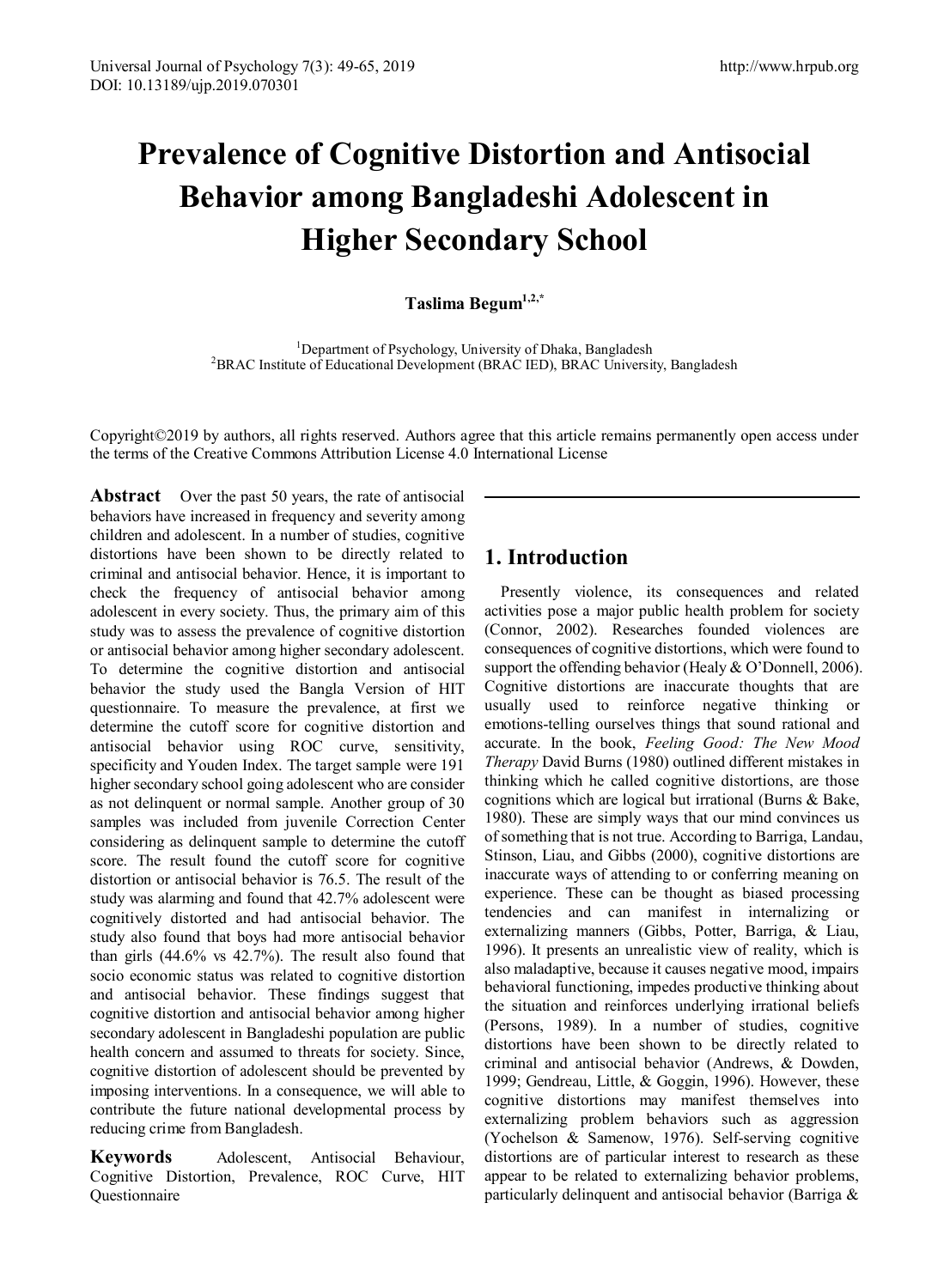Gibbs, 1996; Barriga et al., 2000). Antisocial behaviors are conceptualized as outward behavior that either directly or indirectly harms others through the violation of important moral or social norms, and includes aggressive and delinquent. According to social- cognitive theories, people act upon their interpretation of social events and antisocial behavior is based on deficiencies in interpreting these events, that is, cognitive distortions (Nas et al., 2008). That means self-serving cognitive distortions are those antisocial attitudes that are associated with antisocial behaviors or acts (Barriga et al., 2001). Individuals with a high level of cognitive distortions are likely to exhibit a higher prevalence of antisocial behavior since cognitive distortions can be described as mechanisms of moral disengagement, separating antisocial behavior from self-evaluation (Bandura, 2001), or as mechanisms reducing empathy or guilt (Gibbs, 2003). According to Barriga et al. (2001), self- serving cognitive distortions may be consolidated into a holistic worldview that can be characterized as a 'criminal mind (Cate, 2001). According to Barriga & Gibbs, 1996; Barriga et al. (2000) antisocial behavior is a kind of cognitive distortion and it can be measured with the same thing such as HITQ (How I Think Questionnaire).

The high prevalence of antisocial behavior among youth is a great societal concern (Redding, Goldstein, & Heilbrun, 2005), since it forms a substantial risk factor for severe problem behavior, psychopathological disorders, and crime later in life (Moffitt, 2003; Overbeek, Vollebergh, Meeus, Engels, & Luijpers, 2001). Therefore, the amount of research concerning the development and persistence of antisocial behavior increased substantially during the past decades (Verhulst, 2008). Many theories of antisocial behavior adopted a developmental perspective, which means that origins of antisocial behavior in adulthood are supposed to be found in childhood and adolescence, as the transition from concrete thinking to formal logical operations occurs over time. In this period, each adolescent develops his/her own view of the world. Some adolescents may be able to apply logical operations to school work long before they are able to apply them to personal dilemmas. When emotional issues arise, they often interfere with an adolescent's ability to think in more complex ways. The ability to consider possibilities, as well as facts, may influence decision making, in either positive or negative ways. These abilities to think and reason refer to cognition. Cognition makes us able to judge and reason effectively and make a perception of surrounding that manifest through our behavior. Olugbenga Ojo (2015) posited that antisocial behavior can be identified in children as young as three to four years of age. Furthermore, Crick and Werner (2006) found that antisocial behavior (physical and relational aggression) in elementary school children predicted future social-psychological adjustment problems. In the adolescence period, they are experiencing all kind of new changes in their bodies and in their feelings. As well, they often feel misunderstood as they are struggling to

leave behind their childhood and become adult. Adolescence has commonly been characterized by issues such as rebellious behavior, lying, cheating, school performance problems, negative attitudes, disobedience and disrespect, sibling, rivalry, drug and alcohol abuse, pressures from peers, depression, and issues of sexuality.

However, over the past 50 years, the rate of antisocial behaviors has increased in frequency and severity among children and adolescent in the United States (Connor, 2002). Similarly, the number of juvenile delinquents have been increasing in Bangladesh and the rate is alarming for Dhaka city (Nasima, 2011) due to poverty, lack of family support, social transition, migration, broken family, lack of parental attachment with the child, lack of moral education and child trafficking, etc. Moreover, it is the major concern for all over the country (The Daily Observer, 2019). Hence, it is important to check the frequency of antisocial behavior among adolescent in every society, because it can take a serious toll on the country's security along with the person's mental health if left unchecked and untreated cognitive distortion as well as these coercive antisocial behavior patterns. However, the prevalence of antisocial behavior among adolescent is unchecked in Bangladesh. Moreover, there are limited tools that measure cognitive distortion and antisocial behavior (i.e., Bangla version of HIT questionnaire), and the scale lacks cutoff score to identify antisocial adolescent. Thus, the objective of the study was to identify the cutoff score of Bangla HIT questionnaire and to investigate the prevalence of cognitive distortion and antisocial behavior among adolescent in higher secondary school.

## **2. Method**

#### **2.1. Participants**

Two clusters of participants were included in this study. The target sample was higher secondary school going adolescent. These adolescents were considered as normal sample or not delinquent sample. Another group of the delinquent sample was included to determine the cutoff score.

#### 2.1.1. Delinquent Sample

To determine the cutoff score, 30 delinquent samples were included in the study. These samples consisted with juvenile delinquents adolescents who were receiving service from the Juvenile Correction Centre, Tongi, Gazipur, Bangladesh. The mean age of these adolescent were  $15.5$  (SD=.67) and age ranges from 15 to 17. According to their perception, around 64% comes from middle and 32% comes from low Scio-economic status.

#### 2.1.2. Not Delinquent or Normal Sample

A total of 200 adolescents (girls  $= 94$ ) voluntarily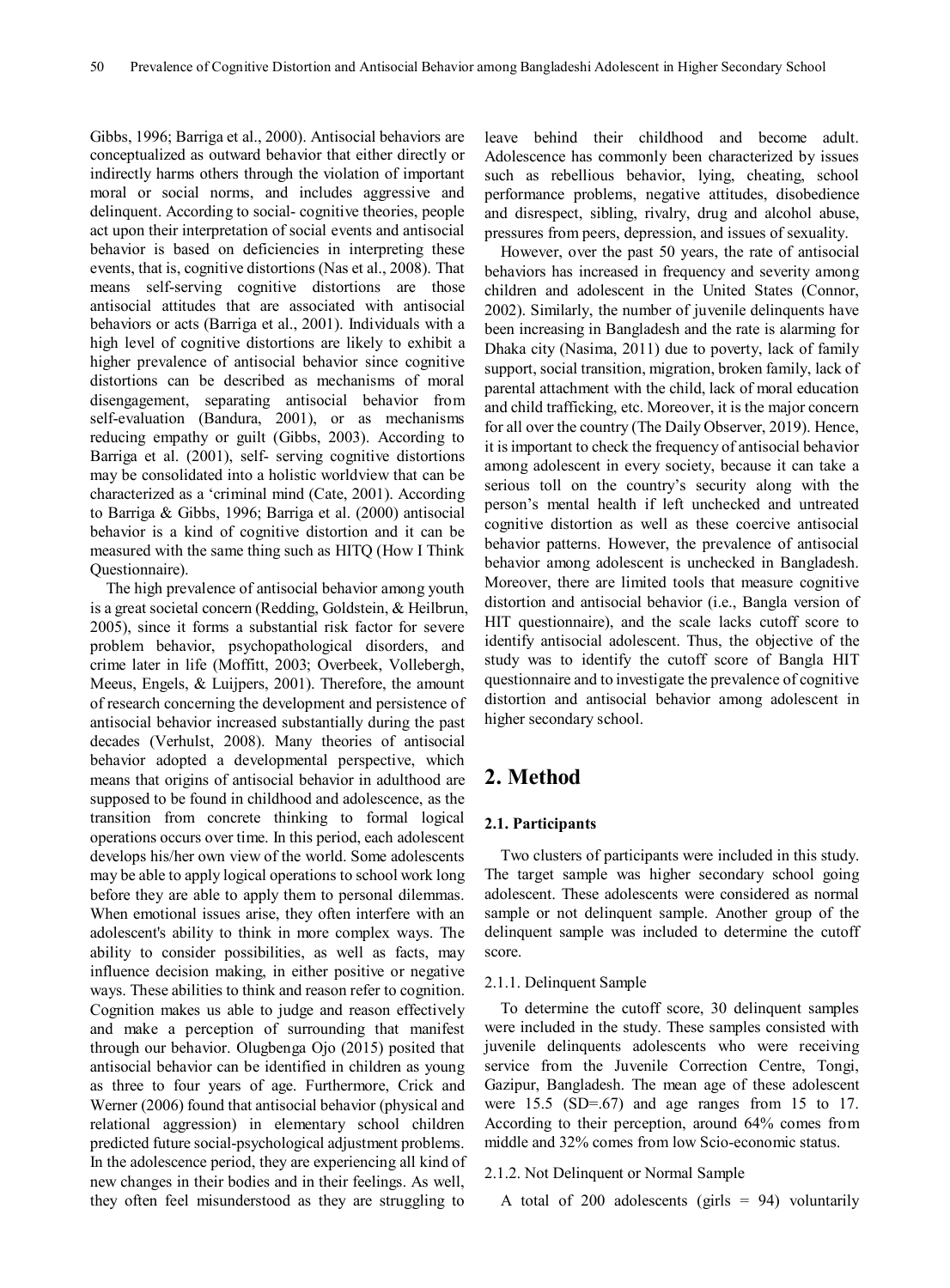participated in this study. They were selected purposively from different colleges in Dhaka, Bangladesh. At first, four colleges were selected conveniently. From each selected college the 11th-grade students attending class were included in the sample. However, because of incomplete responses nine participants (three boys and six girls) were dropped. Among the remaining 191 participants, 88 were girls. The age of these participants ranged from 15 to 18 years, with a mean of 16.61 and a standard deviation of 0.614. Participants' self-reported data indicate that 3.14% of them came from higher socioeconomic class, 91.62% from middle socioeconomic class, and 5.24% from the lower socioeconomic class. The educational qualification of their mothers ranged from below secondary school education to Master's degree (89.5% lower education, 8.4% middle education, 1.0% higher education, 1.0% unreported), and that of their fathers ranged from below secondary school education to Ph.D. degree (72.3% lower education, 21.5% middle education, 4.7% higher education, 1.6% unreported).

#### **2.2. Measures**

#### 2.2.1. Bangla Version of How I Think Questionnaire (HIT)

The HIT was developed to provide a reliable and valid measure of self-serving cognitive distortions in adolescents (Barriaga and Gibbs, 1996; Barriga et al., 2001). The original instrument contains 54 6-point Likert items varying from 'totally agree' (1) to 'totally disagree' (6). Among the 54 items, 39 are clustered in four types of cognitive distortions: Self-centered, Blaming others, Mislabeling/Minimizing, and assuming the worst. Each of the 39 items refers to one of the four antisocial behavioral categories of the DSM-IV (American Psychiatric Association, 1944). These are Oppositional defiance, Physical aggression, Lying, and Stealing. The sum of the 'Oppositional defiance' and the 'Physical aggression' forms the 'Overt' scale, which refers to direct confrontation with the victim in contrast to the 'Covert' scale, which is the sum of the 'Lying' and 'Stealing' categories. Of the remaining 15 items, 8 are 'Anomalous response' items and 7 are 'Positive filler' items designed to camouflage the 39 main distortion items or questions. The original HIT exhibited high test-retest reliability, good internal consistency and construct validity (Barriga and Gibbs, 1996; Barriga et al., 2001). The Bangla version HIT comprises of 27 items under four dimensions which are largely different from the original HIT dimensions (Karim and Begum, 2016). Among 27 items, 10 items measure 'Catastrophizing and mislabeling', 7 items measure 'Emotional reasoning', the items measure 'Self-centeredness and blaming', and 3 items measure 'Overgeneralization'. It does not have any 'Anomalous response' or 'Positive filler' items. However, like the original HIT, the Bangla version HIT also measures four types of antisocial behaviors, and the overt and covert

behaviors defined above. The Bangla version HIT and its factors showed acceptable to good internal consistency (Cronbach's  $a = 0.83$  for the HIT, and 0.40 to 0.77 for its factors), and strong construct validity (Karim and Begum, 2016).

#### 2.2.2. Data Acquisition

Standard data collection procedures (Karim and Begum, 2016) were followed in the present study. For delinquent sample at first permission was taken from the Department of Social Welfare and then researcher personally met supervisor- in charge of the Juvenile Correction Center and took consent on behalf of those samples. For the normal sample, the researcher personally met each head/principal of the selected colleges, narrated to him/her the general purpose of the study and got permission to administer the survey on students. On the appointed date and time, the researcher went to a particular college and then to a classroom where she was introduced by the college head/ principal with the 11th-grade students. Then the general purpose of the study was briefly described to those students, requesting them to cooperate with the researcher. Participants were assured that their responses would be kept confidential and used only for research purposes. After getting their verbal consent the paper-based survey was administered. The survey components included an informed consent statement, socio-demographic section, and the Bangla version HIT (Karim and Begum, 2016). Participants were asked to sign on the consent form, record their socio-demographic information (e.g., gender, age, socio-economic status, parents' educational level), and read carefully the standard instructions of how to respond before going through the items or questions of the scale. The standard instructions included an imperial statement-please do not talk to each other while responding or before finishing the questionnaire. It took over an 8-week period to collect data from all participants.

#### **2.3. Data Analyses**

Each participant's responses were scored according to the scoring principles of the HIT. Nine participants left a few HIT items with missing responses and were therefore excluded from further processing. Data for the remaining 191 participants were fed into computer for factor analysis on IBM SPSS Statistics 20.

Frequency distribution, percentage and Chi-square tests were used to calculate Prevalence of cognitive distortion and antisocial behavior. Before that, Receiver operating characteristics (ROC) curves were used to determine sensitivity and specificity for each cut-score on the HIT. Presence versus absence of cognitive distortions and antisocial behaviors on the HIT was used as the categorical outcome by comparing delinquent subject with normal adolescent. A ROC curve is a plot of the true positive rate (sensitivity) against the false positive rate (1- specificity)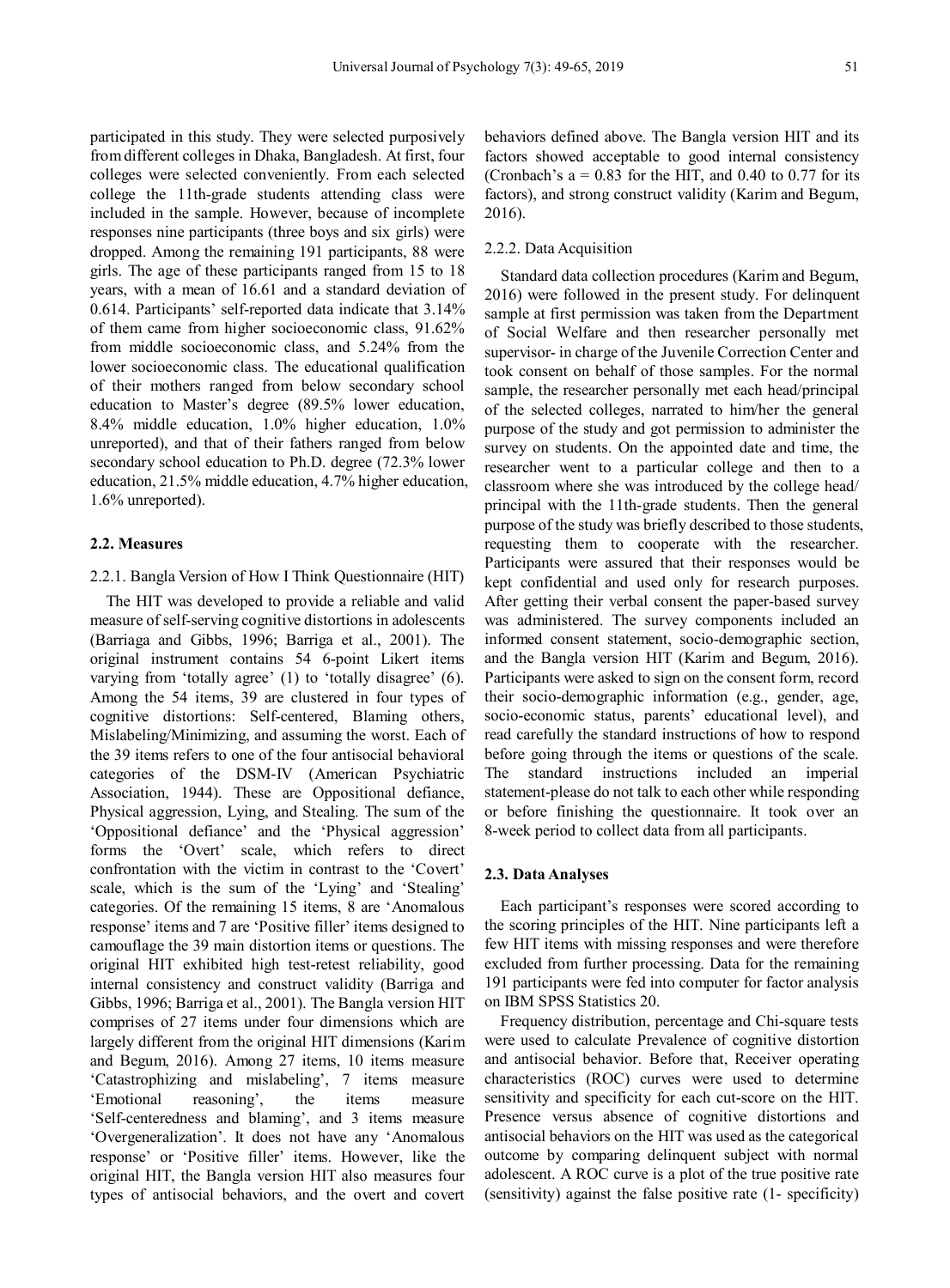for the different possible cut points and thus provides a visual representation of the tradeoff between sensitivity and specificity of cut-scores for a diagnostic test. According to Pepe, Janes, Longton, Leisenring, & Newcomb (2004), ROC curves are generalization of the set of potential combinations of sensitivity and specificity possible for predictors. Youden index,  $j$  (sensitivity + specificity-1) values were used to calculate percentage of adolescents correctly classified as meeting criteria for cognitive distortion and antisocial behavior based on the most promising cut-scores from the ROC analyses. The sensitivity, specificity, and Youden index, j values were used to select an appropriate cut-score for identifying adolescents with cognitive distortion and antisocial behaviors using the HIT.

### **3. Results**

The goal of present study was to determine prevalence of cognitive distortion and antisocial behavior among Bangladeshi adolescent in Higher Secondary School. For this purpose at first, we determine the cutoff score for cognitive distortion and antisocial behavior. Then at second analysis, prevalence was calculated.

To decide whether HIT total score is good predictor of dichotomous outcome "is/not cognitive distorted", or to decide about trade-off between sensitivity and specificity of HIT total and HIT subscale score cut-off value, we used ROC Curve (Figure 1). Our ROC curve is statistically significant (p=0.00; 95% CI 0.624-0.84). Area under the curve is 0.74 (Std. Error=0.05). The point of the curve,

which is the closest to the "upper left corner", or has the best balance between sensitivity (0.9) and 1-specificity (0.4), is value of 75/76. Table 1 has also shown that the highest Youden Index, *J* for HIT total is 0.47. Hence, the cutoff score for cognitive distortion or antisocial behavior is 76.5.

ROC for Catastrophizing and mislabeling, subscale of cognitive distortion is statistically significant ( $p=0.00$ ;  $95\%$ ) CI 0.66-0.87). Area under the curve is 0.77 (Std. Error=0.05) indicates strong validity of Catastrophizing and Mislabeling as a screener. The cut off score with maximum Youden Index is 26.50 for Catastrophizing and Mislabeling (Table 2). The area under the curve for Emotional reasoning is  $0.60$ , Std. Error= $0.06$  (p= $0.14$ ;  $95\%$ ) CI 0.47-0.72), according to which we can say that Emotional reasoning score has not use as diagnostic tool. However, the cut off score with maximum Youden Index (.208) is 23.50 for Emotional reasoning (Table 4). For Self-centeredness and blaming subscale, the area under the curve is .650, Std. Error=0.05 which is statistically significant (p=0.02; 95% CI 0.55-0.75). The cut off score with maximum Youden Index (.34) is 18.50 for Self-centeredness and blaming subscale (Table 3). The cutoff score for Overgeneralization subscale is 11.5 with a maximum Youden index 0.343 (Table 5). The ROC curve for Overgeneralization subscale is significant (p=0.00; 95% CI 0.57-0.87). Area under the curve is 0.68 (Std. Error=0.05). Similarly, Table 6 and figures (6 to 11) represent the area under ROC and cutoff score for corresponding highest Youden Index of antisocial behavior's subscales.



**Figure 1.** ROC Curve of HIT total score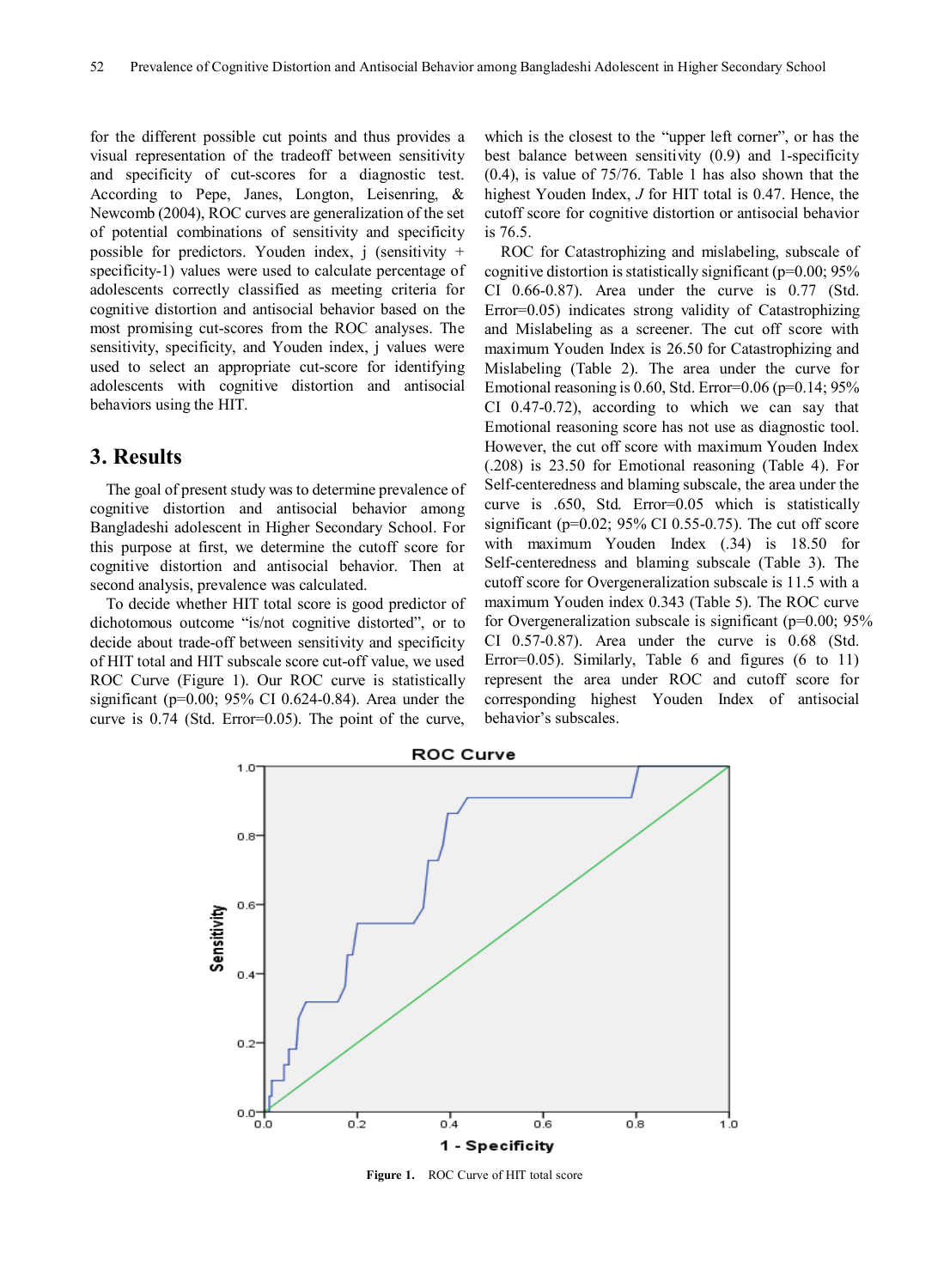| Criterion | Sensitivity | 1 - Specificity | Youden's index | Criterion | Sensitivity | 1 - Specificity | Youden's index | Criterion | Sensitivity | 1 - Specificity | Youden's index |
|-----------|-------------|-----------------|----------------|-----------|-------------|-----------------|----------------|-----------|-------------|-----------------|----------------|
| 33.00     | 1.00        | 1.00            | 0.000          | 66.50     | 0.91        | 0.70            | 0.209          | 91.50     | 0.45        | 0.19            | 0.265          |
| 35.50     | 1.00        | 0.99            | 0.005          | 67.50     | 0.91        | 0.67            | 0.241          | 92.50     | 0.45        | 0.18            | 0.276          |
| 37.50     | 1.00        | 0.99            | 0.011          | 68.50     | 0.91        | 0.64            | 0.267          | 93.50     | 0.36        | 0.17            | 0.190          |
| 39.50     | 1.00        | 0.98            | 0.016          | 69.50     | 0.91        | 0.62            | 0.288          | 94.50     | 0.32        | 0.16            | 0.160          |
| 41.50     | 1.00        | 0.98            | 0.021          | 70.50     | 0.91        | 0.59            | 0.320          | 95.50     | 0.32        | 0.15            | 0.171          |
| 42.50     | 1.00        | 0.96            | 0.037          | 71.50     | 0.91        | 0.56            | 0.351          | 96.50     | 0.32        | 0.14            | 0.176          |
| 44.00     | 1.00        | 0.96            | 0.042          | 72.50     | 0.91        | 0.55            | 0.356          | 97.50     | 0.32        | 0.13            | 0.187          |
| 46.00     | 1.00        | 0.95            | 0.047          | 73.50     | 0.91        | 0.53            | 0.378          | 98.50     | 0.32        | 0.12            | 0.197          |
| 47.50     | 1.00        | 0.95            | 0.053          | 74.50     | 0.91        | 0.50            | 0.409          | 99.50     | 0.32        | 0.11            | 0.208          |
| 48.50     | 1.00        | 0.94            | 0.058          | 75.50     | 0.91        | 0.45            | 0.456          | 101.0     | 0.32        | 0.11            | 0.213          |
| 50.00     | 1.00        | 0.94            | 0.063          | 76.50     | 0.91        | 0.44            | 0.472          | 103.0     | 0.32        | 0.09            | 0.229          |
| 51.50     | 1.00        | 0.92            | 0.084          | 77.50     | 0.86        | 0.42            | 0.448          | 104.5     | 0.27        | 0.07            | 0.199          |
| 52.50     | 1.00        | 0.91            | 0.095          | 78.50     | 0.86        | 0.39            | 0.469          | 106.5     | 0.18        | 0.07            | 0.113          |
| 53.50     | 1.00        | 0.90            | 0.100          | 79.50     | 0.77        | 0.38            | 0.389          | 108.5     | 0.18        | 0.05            | 0.129          |
| 54.50     | 1.00        | 0.89            | 0.105          | 80.50     | 0.73        | 0.37            | 0.354          | 109.5     | 0.14        | 0.05            | 0.084          |
| 55.50     | 1.00        | 0.89            | 0.111          | 81.50     | 0.73        | 0.35            | 0.375          | 110.5     | 0.14        | 0.05            | 0.089          |
| 56.50     | 1.00        | 0.86            | 0.137          | 82.50     | 0.59        | 0.34            | 0.249          | 112.0     | 0.14        | 0.04            | 0.094          |
| 58.00     | 1.00        | 0.84            | 0.163          | 83.50     | 0.55        | 0.32            | 0.224          | 114.0     | 0.09        | 0.04            | 0.049          |
| 59.50     | 1.00        | 0.83            | 0.174          | 84.50     | 0.55        | 0.32            | 0.230          | 116.5     | 0.09        | 0.04            | 0.054          |
| 60.50     | 1.00        | 0.81            | 0.189          | 85.50     | 0.55        | 0.29            | 0.256          | 118.5     | 0.09        | 0.03            | 0.065          |
| 61.50     | 1.00        | 0.81            | 0.195          | 86.50     | 0.55        | 0.26            | 0.288          | 121.5     | 0.09        | 0.02            | 0.075          |
| 62.50     | 0.91        | 0.79            | 0.120          | 87.50     | 0.55        | 0.24            | 0.303          | 125.5     | 0.05        | 0.02            | 0.030          |
| 63.50     | 0.91        | 0.76            | 0.146          | 88.50     | 0.55        | 0.21            | 0.335          | 127.5     | 0.05        | 0.01            | 0.035          |
| 64.50     | 0.91        | 0.73            | 0.178          | 89.50     | 0.55        | 0.21            | 0.340          | 128.5     | 0.00        | 0.01            | $-0.011$       |
| 65.50     | 0.91        | 0.72            | 0.188          | 90.50     | 0.55        | 0.20            | 0.345          | 134.0     | 0.00        | 0.01            | $-0.005$       |
|           |             |                 |                |           |             |                 |                | 140.0     | $0.00\,$    | 0.00            | $0.000\,$      |

**Table 1.** Criterion values and coordinates of ROC Curve for HIT total score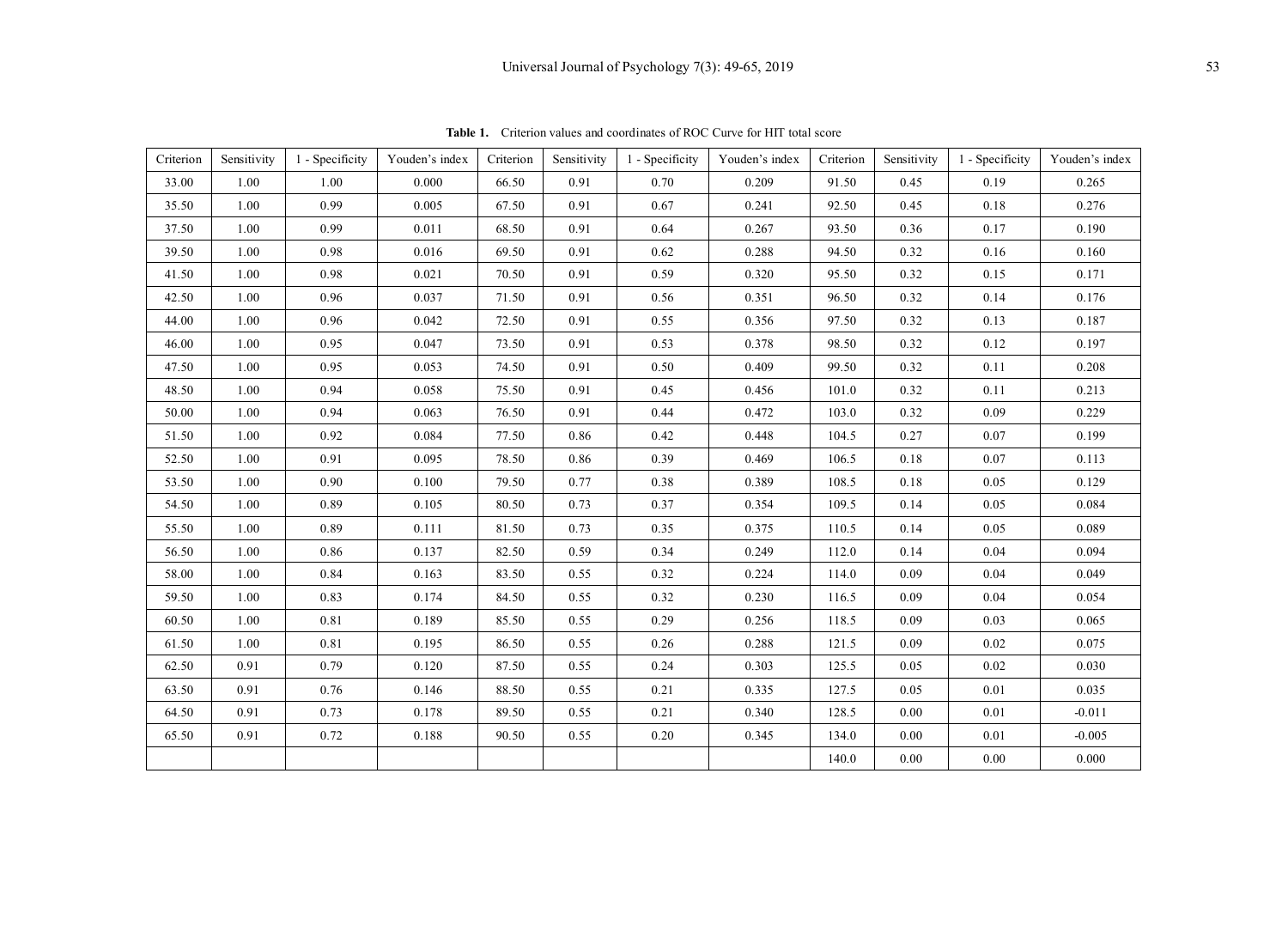| Criterion | Sensitivity | 1 - Specificity | Youden's index | Criterion | Sensitivity | 1 - Specificity | Youden's index | Criterion | Sensitivity | 1 - Specificity | Youden's index |
|-----------|-------------|-----------------|----------------|-----------|-------------|-----------------|----------------|-----------|-------------|-----------------|----------------|
| 9.00      | 1.00        | 1.00            | 0.00           | 21.50     | 0.82        | 0.41            | 0.41           | 33.50     | 0.41        | 0.09            | 0.32           |
| 10.50     | 1.00        | 0.96            | 0.04           | 22.50     | 0.82        | 0.36            | 0.46           | 34.50     | 0.32        | 0.08            | 0.24           |
| 11.50     | 1.00        | 0.94            | 0.06           | 23.50     | 0.82        | 0.35            | 0.47           | 35.50     | 0.23        | 0.07            | 0.16           |
| 12.50     | 1.00        | 0.91            | 0.09           | 24.50     | 0.82        | 0.35            | 0.47           | 36.50     | 0.18        | 0.06            | 0.12           |
| 13.50     | 1.00        | 0.87            | 0.13           | 25.50     | 0.77        | 0.31            | 0.46           | 37.50     | 0.09        | 0.04            | 0.05           |
| 14.50     | 1.00        | 0.82            | 0.18           | 26.50     | 0.77        | 0.30            | 0.47           | 38.50     | 0.09        | 0.04            | 0.05           |
| 15.50     | 0.91        | 0.77            | 0.13           | 27.50     | 0.73        | 0.28            | 0.44           | 39.50     | 0.09        | 0.03            | 0.06           |
| 16.50     | 0.91        | 0.71            | 0.20           | 28.50     | 0.59        | 0.24            | 0.35           | 40.50     | 0.05        | 0.03            | 0.01           |
| 17.50     | 0.91        | 0.64            | 0.27           | 29.50     | 0.59        | 0.20            | 0.39           | 42.50     | 0.05        | 0.03            | 0.02           |
| 18.50     | 0.82        | 0.57            | 0.25           | 30.50     | 0.59        | 0.16            | 0.43           | 44.50     | 0.05        | 0.02            | 0.02           |
| 19.50     | 0.82        | 0.51            | 0.31           | 31.50     | 0.59        | 0.14            | 0.45           | 46.00     | 0.05        | 0.02            | 0.03           |
| 20.50     | 0.82        | 0.47            | 0.35           | 32.50     | 0.55        | 0.11            | 0.44           | 49.50     | 0.00        | 0.01            | $-0.01$        |
|           |             |                 |                |           |             |                 |                | 53.00     | 0.00        | 0.00            | 0.00           |

**Table 2.** Criterion values and coordinates of ROC Curve for Catastrophizing and mislabeling cognitive distortion

**Table 3.** Criterion values and coordinates of ROC Curve for Self-centeredness and blaming cognitive distortion

| Criterion | Sensitivity | - Specificity | Youden's index | Criterion | Sensitivity | - Specificity | Youden's index | Criterion | Sensitivity | - Specificity | Youden's index |
|-----------|-------------|---------------|----------------|-----------|-------------|---------------|----------------|-----------|-------------|---------------|----------------|
| 7.00      | 1.00        | 1.00          | 0.00           | 18.50     | 0.86        | 0.52          | 0.34           | 28.50     | 0.18        | 0.13          | 0.05           |
| 8.50      | 1.00        | 0.98          | 0.02           | 19.50     | 0.68        | 0.48          | 0.21           | 29.50     | 0.09        | 0.12          | $-0.02$        |
| 9.50      | 1.00        | 0.97          | 0.03           | 20.50     | 0.68        | 0.45          | 0.24           | 30.50     | 0.09        | 0.08          | 0.01           |
| 10.50     | 1.00        | 0.94          | 0.06           | 21.50     | 0.59        | 0.40          | 0.19           | 31.50     | 0.09        | 0.05          | 0.04           |
| 11.50     | 1.00        | 0.91          | 0.09           | 22.50     | 0.55        | 0.36          | 0.19           | 32.50     | 0.05        | 0.04          | 0.00           |
| 12.50     | 0.95        | 0.83          | 0.12           | 23.50     | 0.50        | 0.31          | 0.19           | 33.50     | 0.00        | 0.03          | $-0.03$        |
| 13.50     | 0.95        | 0.77          | 0.18           | 24.50     | 0.32        | 0.27          | 0.05           | 34.50     | 0.00        | 0.03          | $-0.03$        |
| 14.50     | 0.95        | 0.75          | 0.21           | 25.50     | 0.32        | 0.23          | 0.09           | 36.00     | 0.00        | 0.01          | $-0.01$        |
| 15.50     | 0.95        | 0.71          | 0.25           | 26.50     | 0.27        | 0.19          | 0.08           | 38.00     | 0.00        | 0.01          | $-0.01$        |
| 16.50     | 0.91        | 0.64          | 0.27           | 27.50     | 0.18        | 0.16          | 0.02           | 40.00     | 0.00        | 0.00          | 0.00           |
| 17.5000   | .909        | .571          | 0.338          |           |             |               |                |           |             |               |                |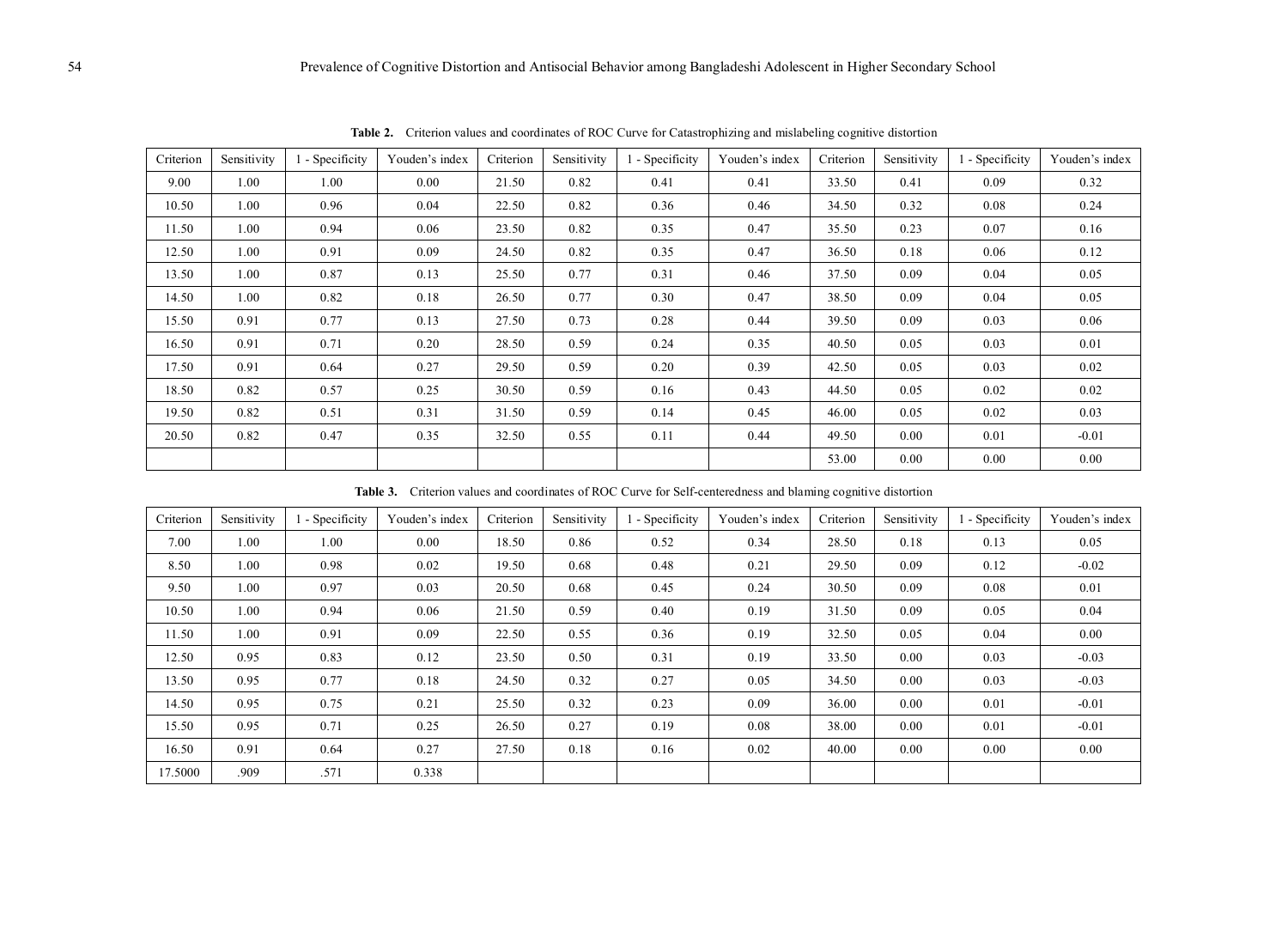| Criterion | Sensitivity | 1 - Specificity | Youden's index | Criterion | Sensitivity | 1 - Specificity | Youden's index | Criterion | Sensitivity | 1 - Specificity | Youden's index |
|-----------|-------------|-----------------|----------------|-----------|-------------|-----------------|----------------|-----------|-------------|-----------------|----------------|
| 6.00      | 1.00        | 1.00            | 0.00           | 19.50     | 0.82        | 0.72            | 0.10           | 31.50     | 0.14        | 0.12            | 0.02           |
| 7.50      | 1.00        | 0.99            | 0.01           | 20.50     | 0.82        | 0.66            | 0.16           | 32.50     | 0.14        | 0.10            | 0.04           |
| 9.00      | 1.00        | 0.99            | 0.01           | 21.50     | 0.73        | 0.63            | 0.10           | 33.50     | 0.09        | 0.08            | 0.01           |
| 10.50     | 1.00        | 0.98            | 0.02           | 22.50     | 0.68        | 0.53            | 0.16           | 34.50     | 0.09        | 0.06            | 0.03           |
| 11.50     | 0.91        | 0.96            | $-0.05$        | 23.50     | 0.68        | 0.47            | 0.21           | 36.00     | 0.09        | 0.05            | 0.04           |
| 12.50     | 0.91        | 0.94            | $-0.03$        | 24.50     | 0.55        | 0.43            | 0.12           | 37.50     | 0.05        | 0.03            | 0.01           |
| 13.50     | 0.91        | 0.93            | $-0.02$        | 25.50     | 0.45        | 0.32            | 0.14           | 38.50     | 0.05        | 0.02            | 0.02           |
| 14.50     | 0.91        | 0.91            | 0.00           | 26.50     | 0.45        | 0.28            | 0.18           | 39.50     | 0.05        | 0.02            | 0.03           |
| 15.50     | 0.91        | 0.88            | 0.03           | 27.50     | 0.45        | 0.24            | 0.21           | 40.50     | 0.00        | 0.01            | $-0.01$        |
| 16.50     | 0.91        | 0.84            | 0.07           | 28.50     | 0.36        | 0.21            | 0.15           | 41.50     | 0.00        | 0.01            | $-0.01$        |
| 17.50     | 0.91        | 0.79            | 0.11           | 29.50     | 0.18        | 0.18            | 0.00           | 43.00     | 0.00        | 0.00            | 0.00           |
| 18.50     | 0.91        | 0.76            | 0.15           | 30.50     | 0.18        | 0.14            | 0.04           |           |             |                 |                |

**Table 4.** Criterion values and coordinates of ROC Curve for Emotional reasoning cognitive distortion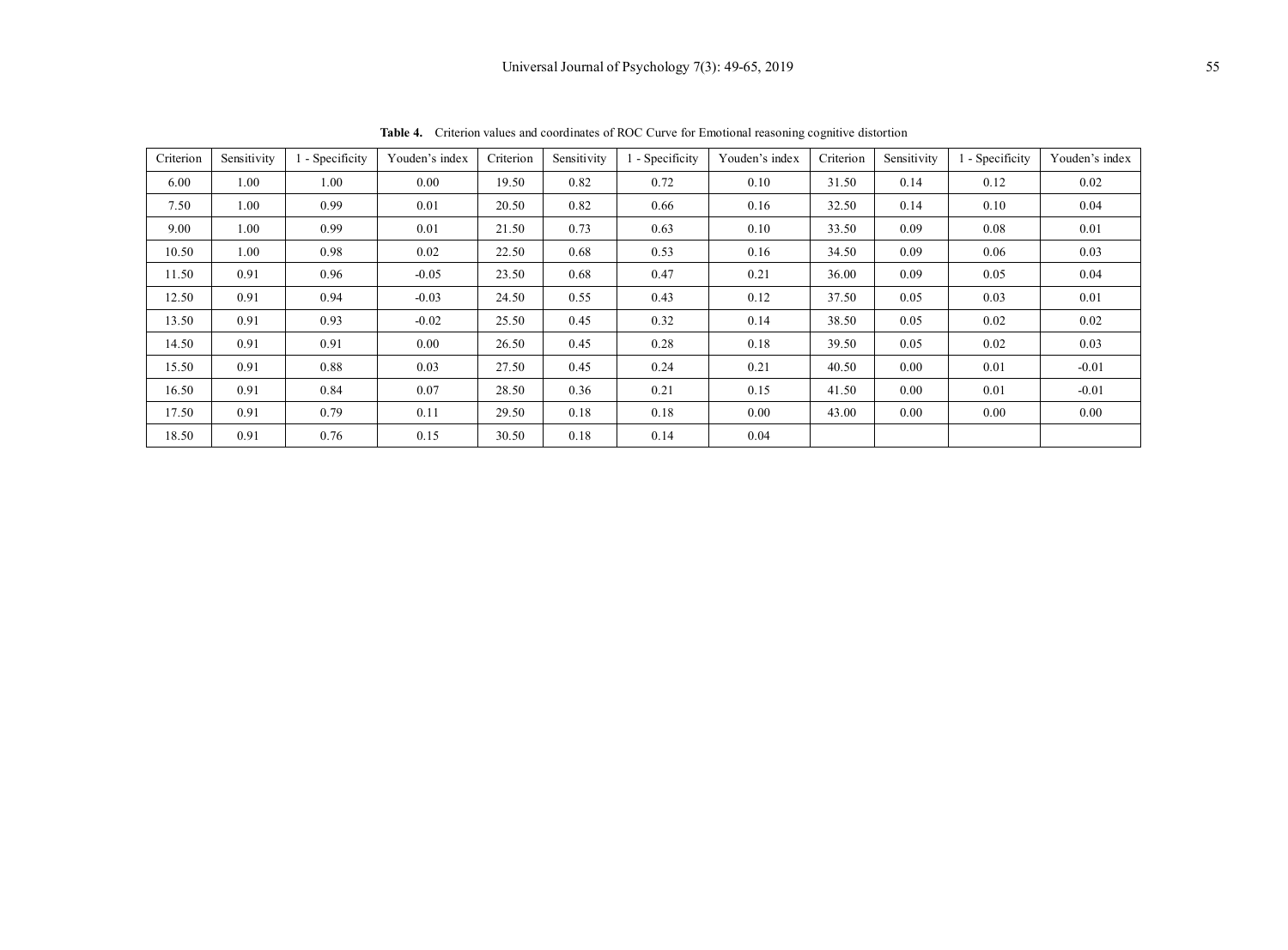| Criterion | Sensitivity | 1 - Specificity | Youden's index | Criterion | Sensitivity | 1 - Specificity | Youden's index |
|-----------|-------------|-----------------|----------------|-----------|-------------|-----------------|----------------|
| 2.00      | 1.00        | 1.00            | 0.00           | 11.50     | 0.77        | 0.43            | 0.34           |
| 3.50      | 1.00        | 0.98            | 0.02           | 12.50     | 0.59        | 0.35            | 0.25           |
| 4.50      | 0.95        | 0.98            | $-0.02$        | 13.50     | 0.50        | 0.25            | 0.25           |
| 5.50      | 0.95        | 0.96            | 0.00           | 14.50     | 0.18        | 0.14            | 0.04           |
| 6.50      | 0.95        | 0.90            | 0.05           | 15.50     | 0.18        | 0.11            | 0.07           |
| 7.50      | 0.95        | 0.85            | 0.10           | 16.50     | 0.14        | 0.06            | 0.07           |
| 8.50      | 0.95        | 0.73            | 0.23           | 17.50     | 0.05        | 0.04            | 0.00           |
| 9.50      | 0.86        | 0.64            | 0.22           | 19.00     | 0.00        | 0.00            | 0.00           |
| 10.50     | 0.82        | 0.52            | 0.29           |           |             |                 |                |

**Table 5.** Criterion values and coordinates of ROC Curve for Overganalization cognitive distortion

**Table 6.** Criterion values for height Youden index, area under ROC for antisocial subscales of HIT

|                       | Area<br>Std.<br>under<br>Error |      | Asymptotic Sig | Lower | Asymptotic 95%<br>Confidence Interval<br>Upper | Highest<br>Youden | Criterion<br>value |
|-----------------------|--------------------------------|------|----------------|-------|------------------------------------------------|-------------------|--------------------|
|                       | <b>ROC</b>                     |      |                | Bound | Bound                                          | Index             |                    |
| Lying                 | 0.65                           | 0.06 | 0.02           | 0.53  | 0.76                                           | 0.28              | 25.50              |
| Stealing              | 0.78                           | 0.04 | 0.00           | 0.70  | 0.87                                           | 0.54              | 20.50              |
| Oppositional defiance | 0.73                           | 0.05 | 0.00           | 0.64  | 0.82                                           | 0.37              | 14.50              |
| Physical aggression   | 0.71                           | 0.06 | 0.00           | 0.60  | 0.82                                           | 0.48              | 16.50              |
| Covert Behavior       | 0.75                           | 0.05 | 0.00           | 0.65  | 0.84                                           | 0.40              | 40.50              |
| Overt behavior        | 0.75                           | 0.05 | 0.00           | 0.66  | 0.84                                           | 0.48              | 33.50              |



**Figure 2.** ROC curve of Catastrophizing and Mislabeling subscale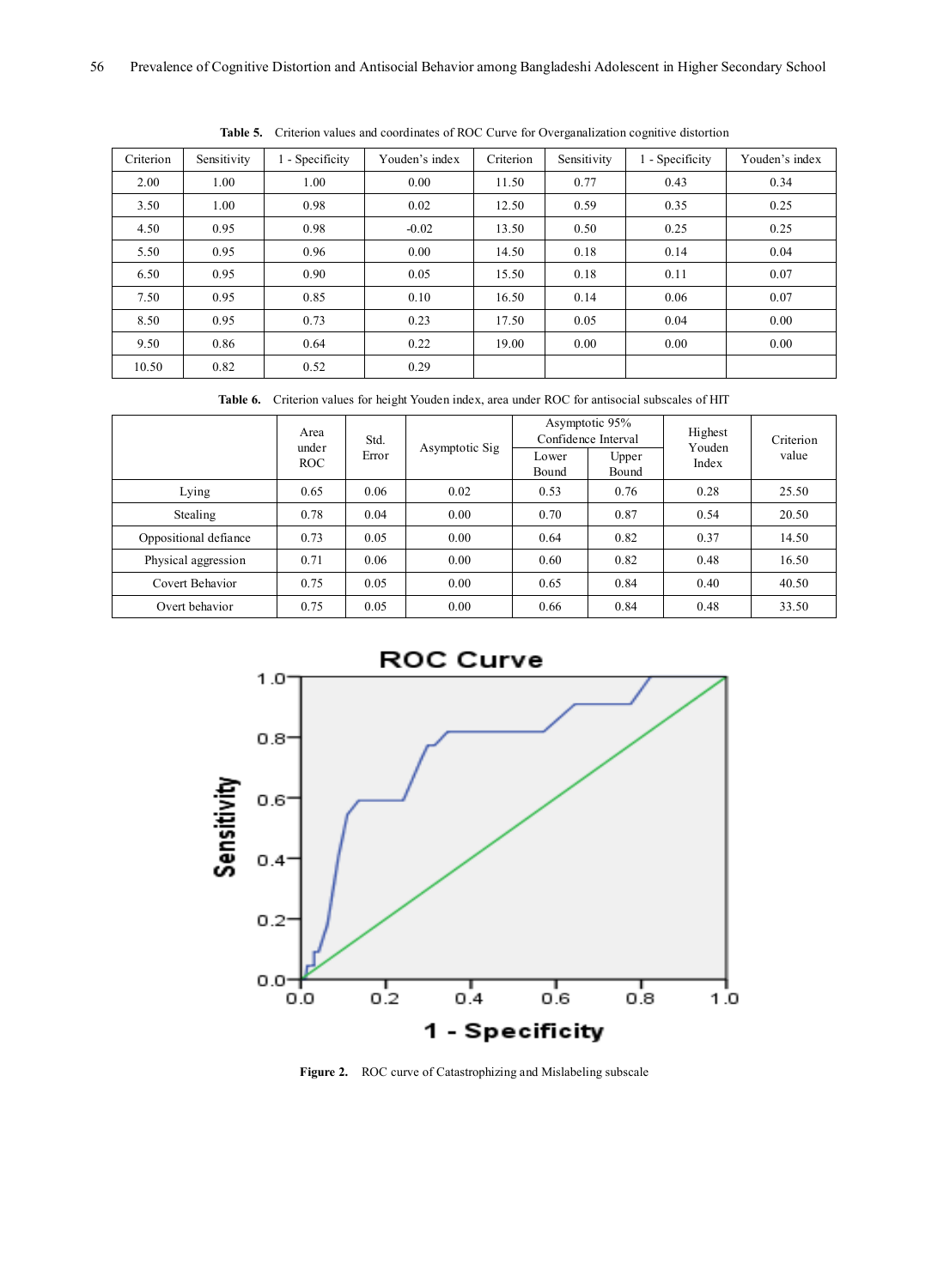





**Figure 4.** ROC curve of Emotional Reasoning subscale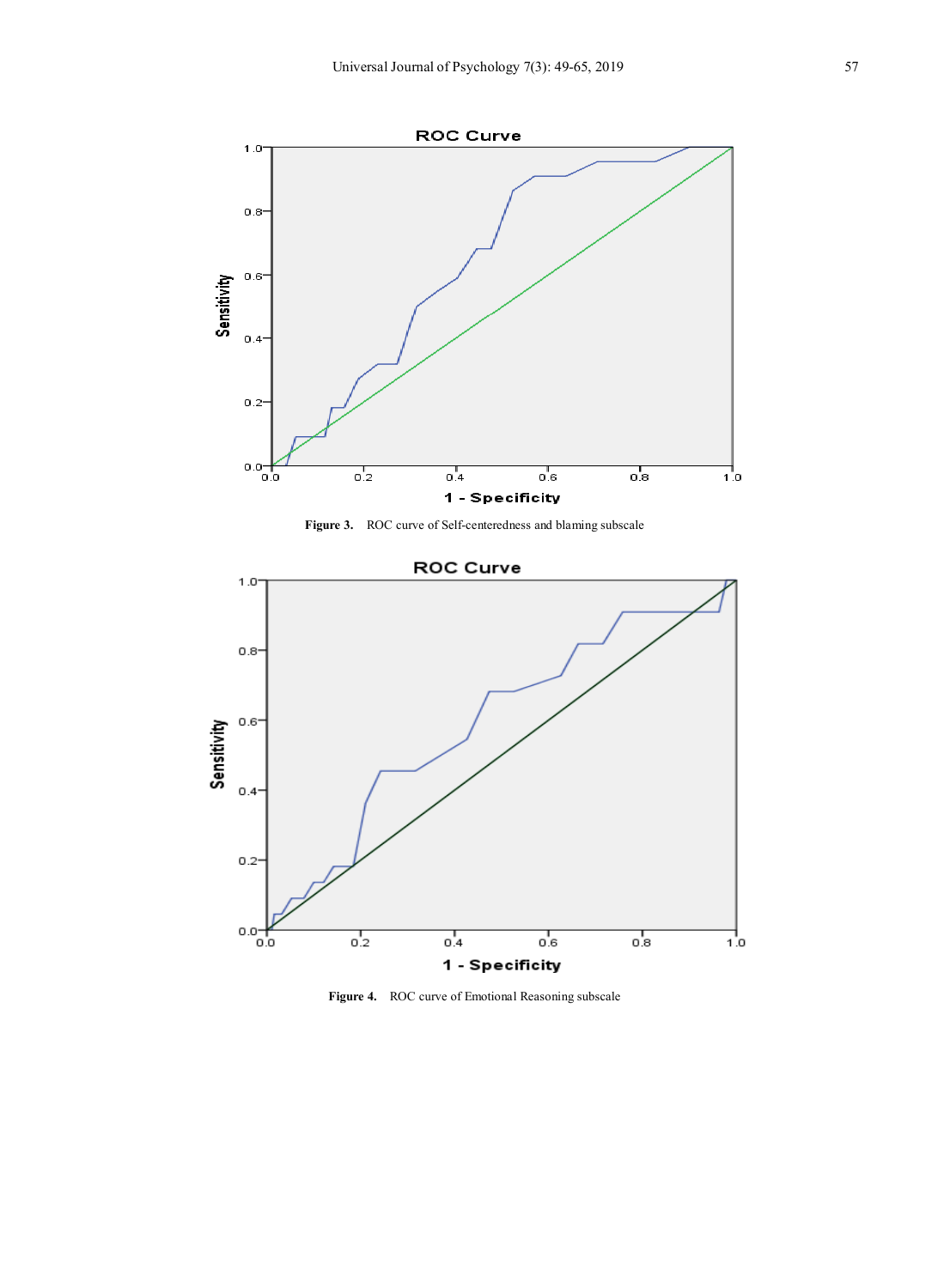

**Figure 5.** ROC curve of Overgeneralization subscale



Figure 6. ROC curve of Lying antisocial subscale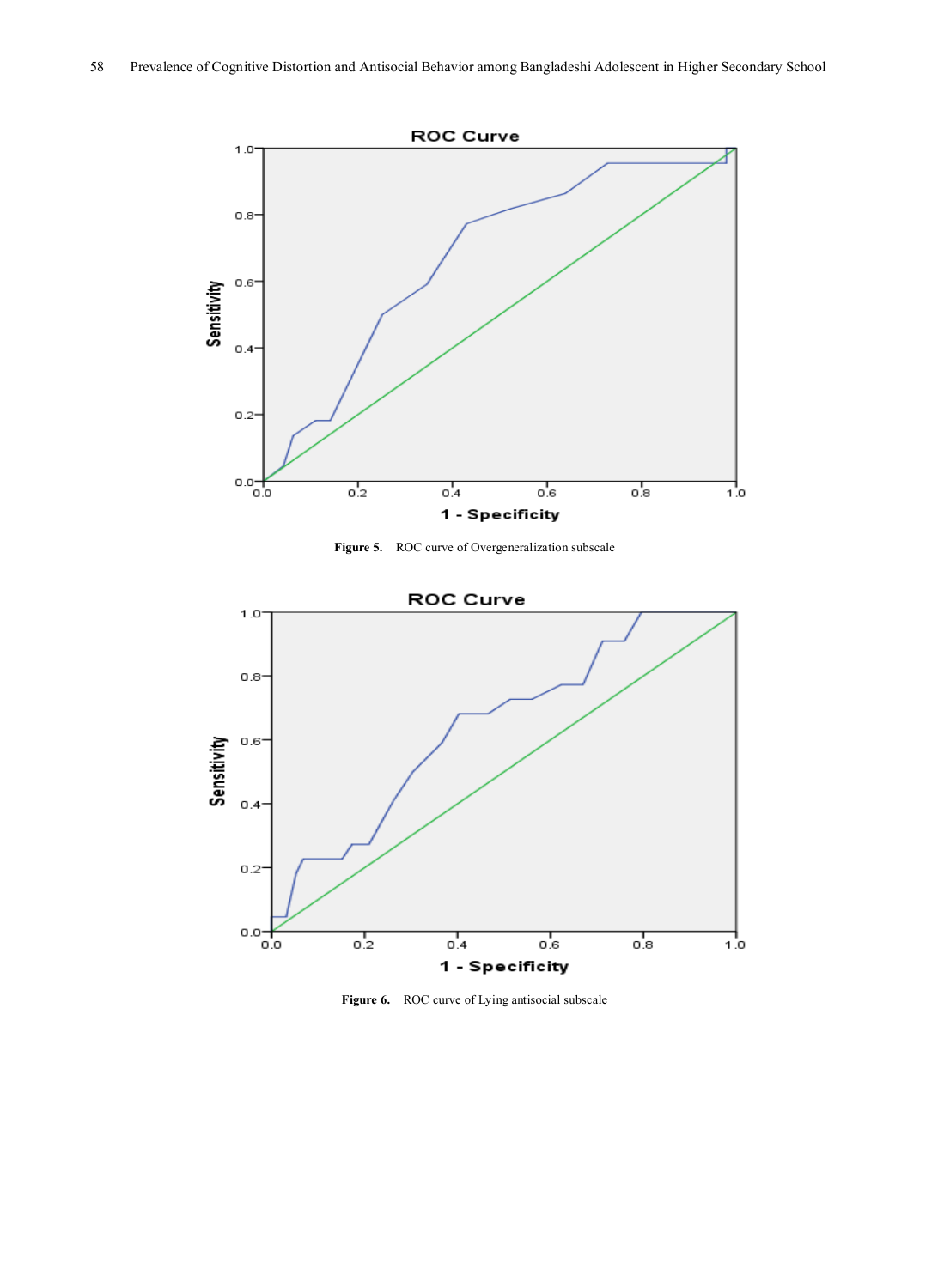

**Figure 7.** ROC curve of Oppositional Defiance subscale



**Figure 8.** ROC curve of Stealing antisocial behavior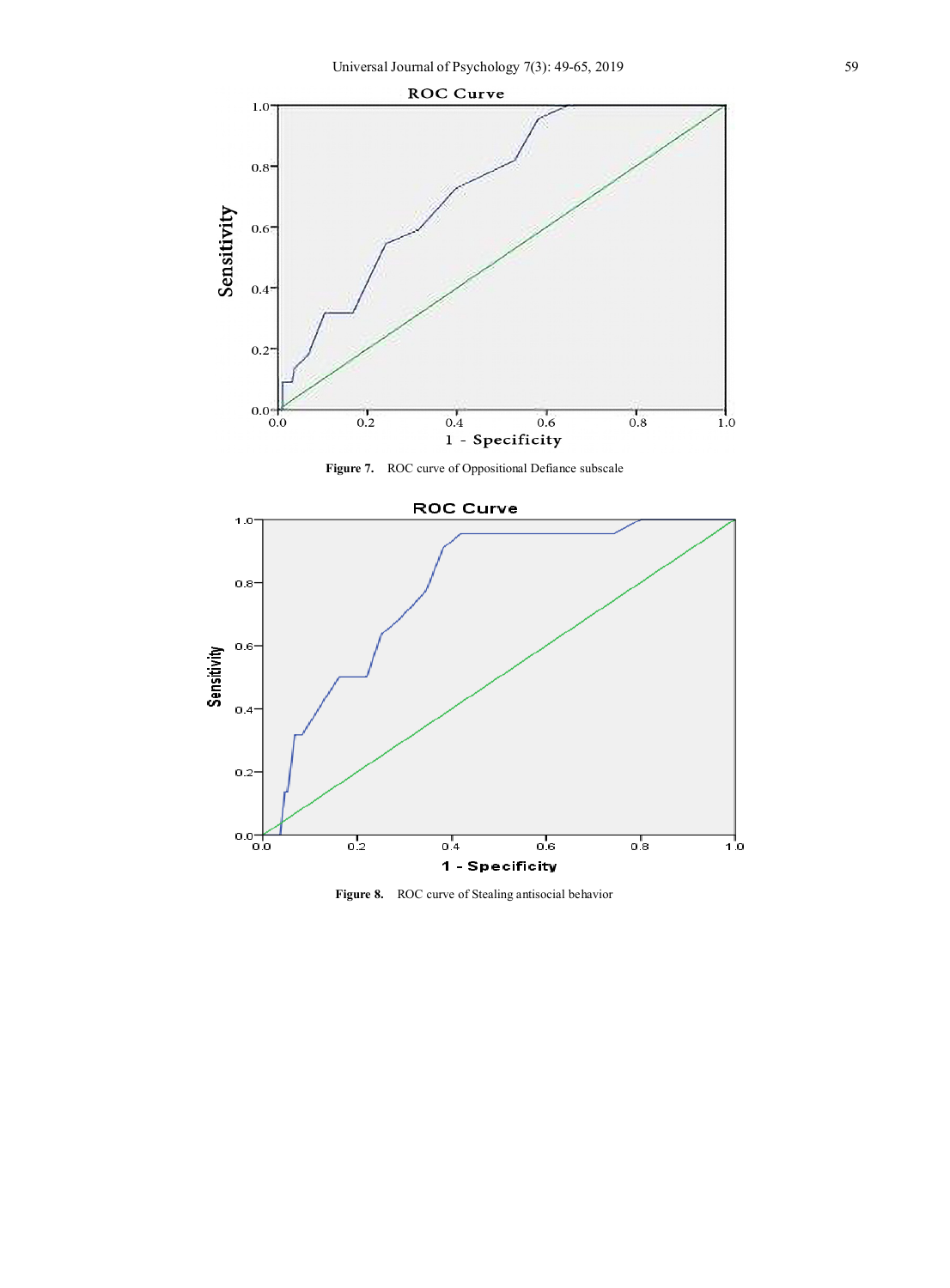

Diagonal segments are produced by ties.





**Figure 10.** ROC of curve of Covert antisocial behavior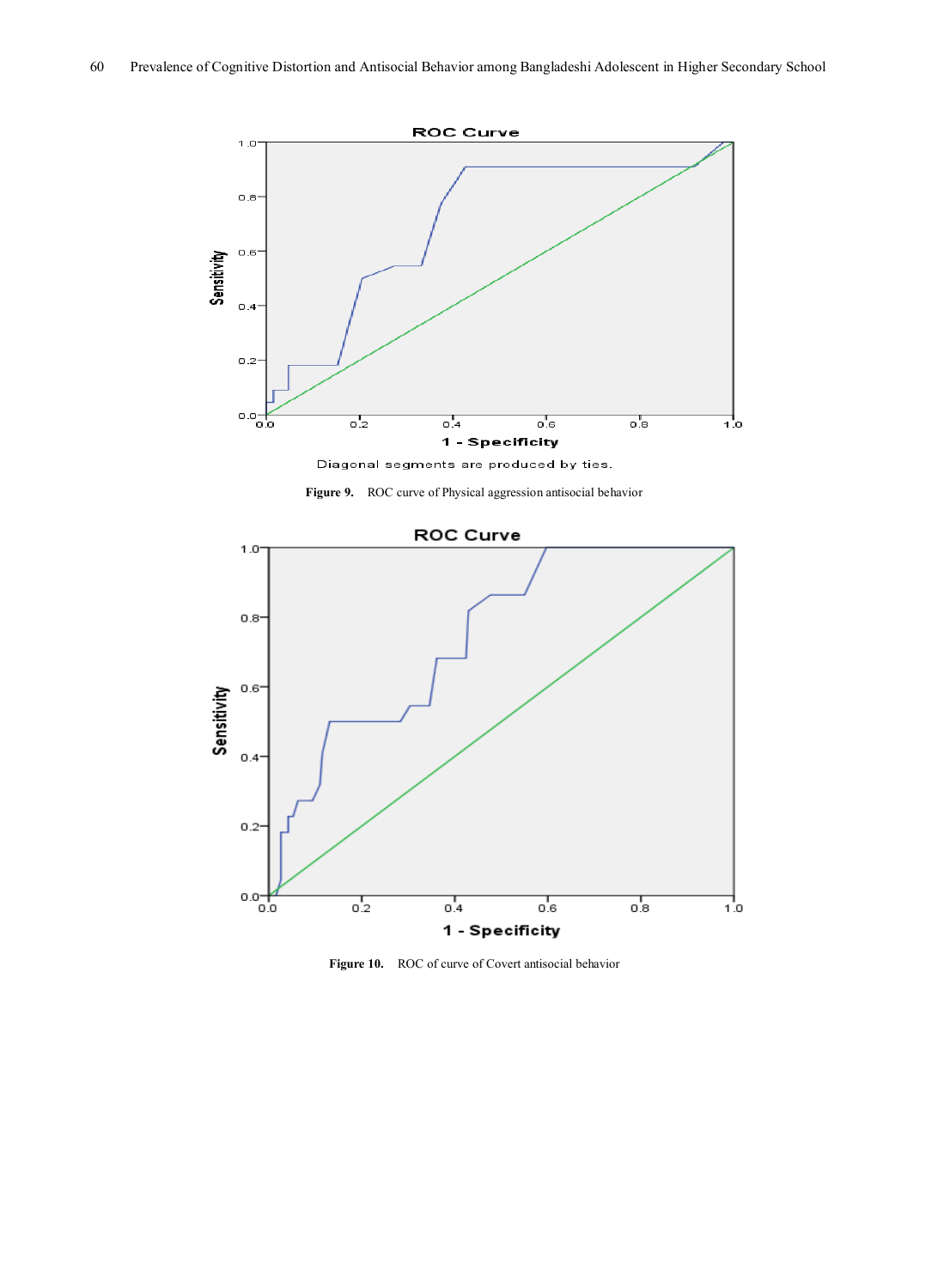

**Figure 11.** ROC curve of Overt antisocial behavior

#### **Prevalence of Cognitive Distortion and Antisocial Behavior**

Among 191 participants, 53.4% were boys and 46.6% were girls. The mean age of participants was 16.5 years (16.33 for girls and 16.66 for boys). Table 7 shows the selected characteristics of the study subjects. The majority of the participants' were from middle socio economic status according to their perception.

**Table 7.** Selected socio-demographic characteristics of the sample populations

| Characteristics           | Girl                | Boy             | Total          |  |  |  |  |  |  |
|---------------------------|---------------------|-----------------|----------------|--|--|--|--|--|--|
|                           | $n = 89$            | $n = 102$       | $n=191$        |  |  |  |  |  |  |
| Number of sibling         | $3(1-10)$           | $3(1-8)$        | $3(1-10)$      |  |  |  |  |  |  |
| Birth order               | $2(1-9)$            | $2(1-8)$        | $2(1-9)$       |  |  |  |  |  |  |
| Nuclear family            | 80%                 | 84.3%           | 83.2%          |  |  |  |  |  |  |
| GPA in SSC                | $3.96 \pm 0.63$     | $4.67 \pm 0.49$ | $4.33 \pm .66$ |  |  |  |  |  |  |
| Fathers' occupation       |                     |                 |                |  |  |  |  |  |  |
| teacher                   | 3.4%                | 15.7%           | 9.9%           |  |  |  |  |  |  |
| services holder           | 31.5%               | 28.4%           | 29.8%          |  |  |  |  |  |  |
| Business                  | 61.8%               | 40.2%           | 50.3%          |  |  |  |  |  |  |
| labor/driver/home servant | 1.1%                | 4.9%            | 3.1%           |  |  |  |  |  |  |
| farmer                    | $0.0\%$             | 8.8%            | 4.7%           |  |  |  |  |  |  |
|                           | Mothers' occupation |                 |                |  |  |  |  |  |  |
| home maker                | 92.1%               | 89.2%           | 90.6%          |  |  |  |  |  |  |
| teacher                   | 1.1%                | 9.8%            | 5.8%           |  |  |  |  |  |  |
| service holder            | 5.6%                | 1.0%            | 3.1%           |  |  |  |  |  |  |
| <b>Business</b>           | 1.1%                | $0.0\%$         | $.5\%$         |  |  |  |  |  |  |
|                           | Fathers' education  |                 |                |  |  |  |  |  |  |
| below SSC                 | 19.1%               | 16.7%           | 17.8%          |  |  |  |  |  |  |
| <b>SSC</b>                | 30.3%               | 35.3%           | 33.0%          |  |  |  |  |  |  |
| <b>HSC</b>                | 23.6%               | 19.6%           | 21.5%          |  |  |  |  |  |  |
| Degree/ Honors            | 21.3%               | 21.6%           | 21.5%          |  |  |  |  |  |  |
| MA/Masters                | 3.4%                | 3.9%            | 3.7%           |  |  |  |  |  |  |
|                           | Mothers education   |                 |                |  |  |  |  |  |  |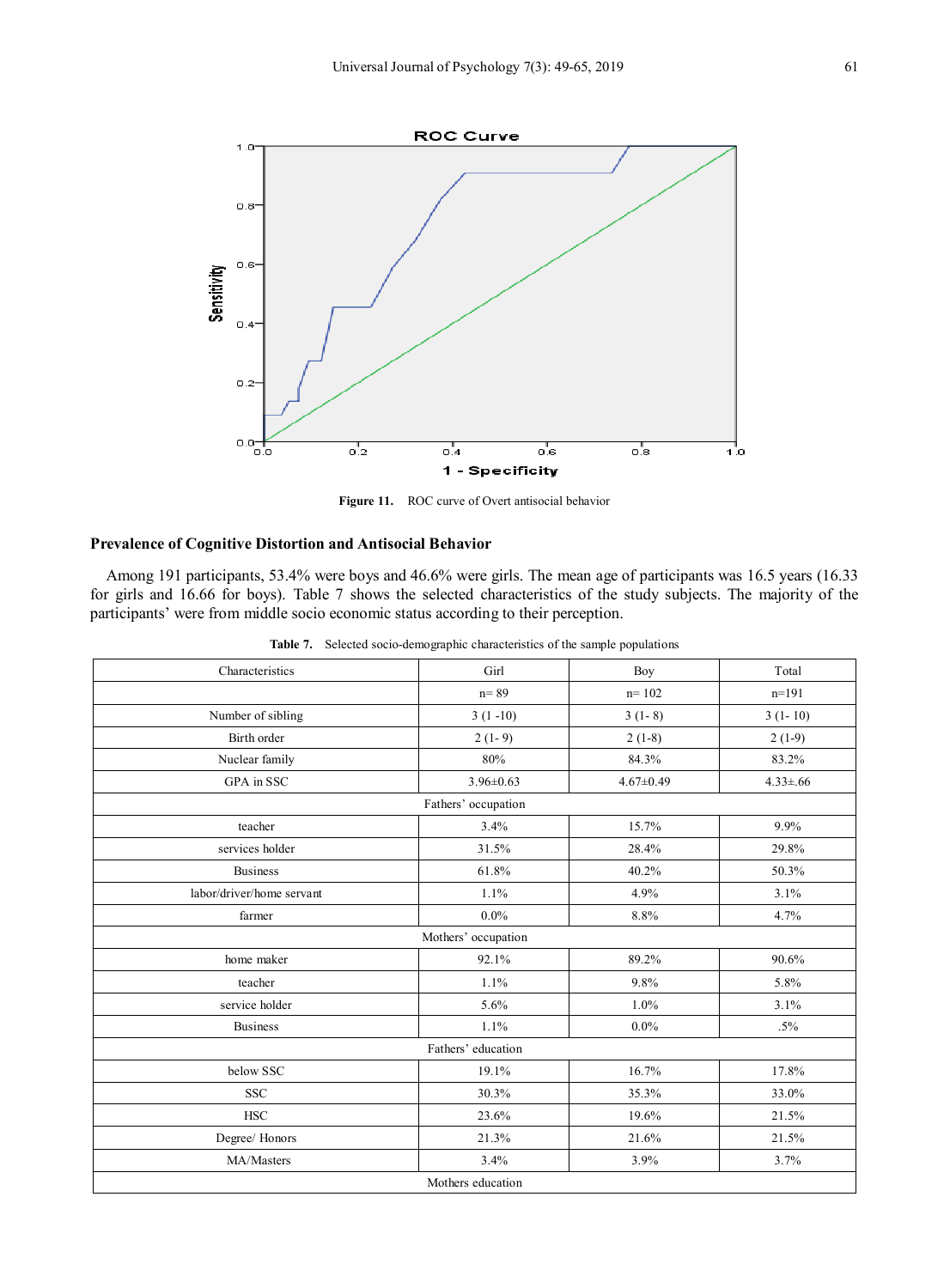| below SSC             | 28.1% | 28.4%   | 28.3%   |  |  |  |  |  |
|-----------------------|-------|---------|---------|--|--|--|--|--|
| <b>SSC</b>            | 47.2% | 43.1%   | 45.0%   |  |  |  |  |  |
| <b>HSC</b>            | 15.7% | 16.7%   | 16.2%   |  |  |  |  |  |
| degree/ Honors        | 6.7%  | 9.8%    | 8.4%    |  |  |  |  |  |
| MA/ Masters           | 1.1%  | $1.0\%$ | $1.0\%$ |  |  |  |  |  |
| Monthly family income |       |         |         |  |  |  |  |  |
| $<$ 25000             | 43.8% | 63.7%   | 54.5%   |  |  |  |  |  |
| $<$ 50000             | 19.1% | 19.6%   | 19.4%   |  |  |  |  |  |
| $\geq$ 50000          | 37.1% | 16.7%   | 26.2%   |  |  |  |  |  |

The prevalence of cognitive distortion/ antisocial behavior was 42.7% and the prevalence in boys and girls were 44.6% and 42.7% respectively. The prevalence of different cognitive distortion and antisocial dimensions are presented in table 8. From the table, it has shown that prevalence of cognitive distortions and antisocial behaviors were high among study population. Catastrophizing and mislabeling, and Emotional reasoning are higher among boys adolescent. Similarly, overt antisocial behavior is higher among boys.

| Subscale/dimension              | Girl   | Boy    | Total  |  |  |  |
|---------------------------------|--------|--------|--------|--|--|--|
| Cognitive distortion            |        |        |        |  |  |  |
| Catastrophizing and mislabeling | 24.72% | 41.94% | 34.74% |  |  |  |
| Emotional reasoning             | 39.33  | 56.45  | 49.30  |  |  |  |
| Self-centeredness and blaming   | 57.3%  | 54.8%  | 55.9%  |  |  |  |
| Overgeneralization              | 56.2%  | 54.8%  | 55.4%  |  |  |  |
| Antisocial behavior             |        |        |        |  |  |  |
| Lying                           | 42.7%  | 43.5%  | 43.2%  |  |  |  |
| Stealing                        | 44.9%  | 49.2%  | 47.4%  |  |  |  |
| Oppositional defiance           | 57.3%  | 69.9%  | 64.6%  |  |  |  |
| Physical aggression             | 42.7%  | 43.5%  | 43.2%  |  |  |  |
| Covert Behavior                 | 60.7%  | 66.1%  | 63.8%  |  |  |  |
| Overt behavior                  | 39.3%  | 53.7%  | 47.6%  |  |  |  |

**Table 8.** The prevalence of cognitive distortions and antisocial behaviors by sex

From figure 12, it has been shown that adolescent belong to richer family have more cognitive distortion or antisocial behavior. Group differences have done by  $X^2$  test. Income more than 50000 ( $X^2$ =172.38,  $p$ =.03) and businessman fathers' children  $(X^2=1594.1172.38, p=00)$  were significantly higher cognitive distortion.



**Figure 12.** Percentage of participants' total cognitive distortion or antisocial behavior by monthly family income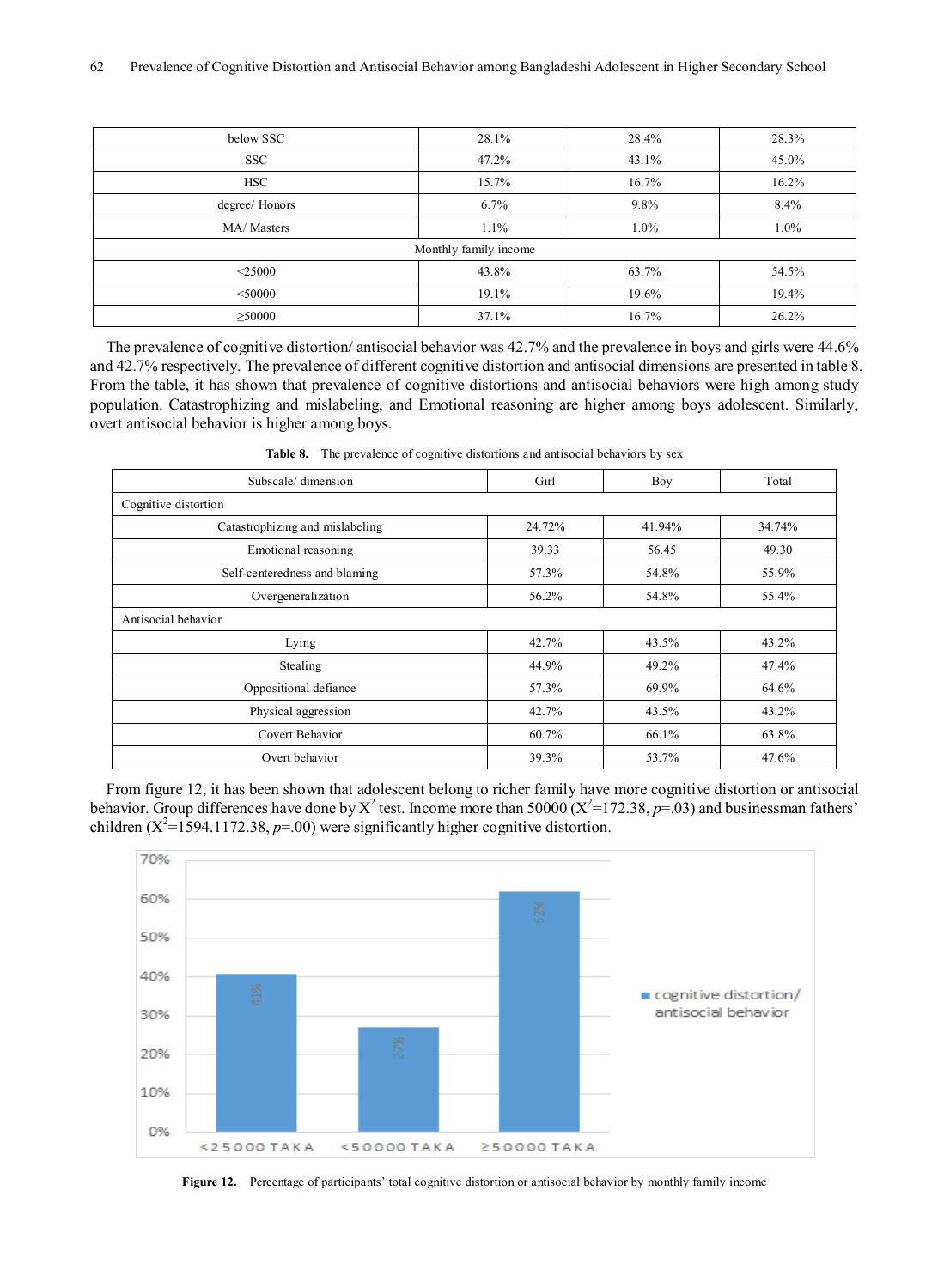Table 9 has shown the differences between mean±SD and their P values between girls and boys for dimensions of cognitive distortion and antisocial behavior. The mean physical aggression antisocial behavior was significantly higher  $(p<0.01)$  for boys than girls. Bivariate correlation revealed that participants' obtained GPA at SSC examination negatively correlated with covert antisocial behavior  $(r=-149, p<0.05)$  and mothers' educational attainment negatively correlated with self-centeredness and blaming cognitive distortion ( $r=-185$ ,  $p<.05$ ) and stealing antisocial behavior ( $r=-171$ ,  $p<.05$ ), indicating lower the mothers' education higher the self-centeredness and blaming, and stealing behavior of adolescents. However, fathers education were not associated with children's cognitive distortion or antisocial behavior.

| Table 9. |  | The mean cognitive distortion and antisocial behavior by sex |  |  |
|----------|--|--------------------------------------------------------------|--|--|
|          |  |                                                              |  |  |

|                                                      | Boy             | Girl            | P value |  |
|------------------------------------------------------|-----------------|-----------------|---------|--|
| Variable                                             | $Mean \pm SD$   | $Mean \pm SD$   |         |  |
| Catastrophizing and<br>mislabeling                   | $22.7\pm8.8$    | $21.2 \pm 8.1$  | 0.25    |  |
| Emotional reasoning                                  | $23.8 \pm 7.0$  | $22.8\pm 6.6$   | 0.33    |  |
| Self centeredness and<br>blaming                     | $19.1 \pm 6.5$  | $20.9 \pm 7.3$  | 0.08    |  |
| overgeneralization                                   | $10.8\pm3.3$    | $11.1\pm3.7$    | 0.64    |  |
| lying                                                | $24.0 \pm 7.2$  | $24.1 \pm 7.1$  | 0.88    |  |
| Stealing                                             | $19.3 \pm 6.6$  | $20.2\pm 6.3$   | 0.32    |  |
| Physiacal agression                                  | $17.3 \pm 5.6$  | $15.5\pm4.8$    | 0.01    |  |
| Oppsitional definances                               | $15.3 \pm 4.2$  | $15.7 \pm 5.1$  | 0.49    |  |
| Covert                                               | $43.2 \pm 11.8$ | $44.3 \pm 11.4$ | 0.51    |  |
| Overt                                                | $32.6 \pm 8.8$  | $31.2 \pm 8.7$  | 0.28    |  |
| Total (Cognitive distortion/<br>antisocial behavior) | $76.3 \pm 19.2$ | $76.0 \pm 18.7$ | 0.91    |  |

## **4. Discussion**

Cognitively distorted individual assume their irrational thoughts are rational and more likely to violate norms, since cognitions expresses through behavior. Norms are typically defined as prescribed behaviors or attitudes that are considered acceptable or desirable in a given society. In Bangladesh, stealing, teasing, group violence and sex offence are common form of antisocial behavior for adolescent (Hasan, 2018). Thus the study used Bangla HIT questionnaire to measure cognitive distortion and antisocial behavior as HIT was widely used to measure cognitive distortion and antisocial behavior. The primary aim of this study was to identify the cutoff score of Bangla HIT questionnaire, which measures cognitive distortion and antisocial behavior (Karim & Begum, 2016), and to assess the prevalence of cognitive distortion or antisocial behavior among Bangladeshi higher secondary adolescent.

To measure the prevalence, at first we determine the cutoff score for cognitive distortion and antisocial behavior using ROC curve and Youden Index. However, Krzanowski and Hand (2009) recommended the highest Youden Index (*J*) to find the cutoff score. Ruopp, Perkins, Whitcomb, & Schisterman (2008) have defined Youden Index (Youden Index, *J*= Sensitivity + Specificity -1), the maximum potential effectiveness of a biomarker, is a common summary measure of the ROC curve. The area under the curve is 0.74 (Std. Error=0.05) for HIT, according to which we can say that HIT total score has some use as a diagnostic tool (Zweig, M.H. and Campbell, G., 1993). Areas under the curve for Cognitive distortion subscales except Emotional reasoning indicate strong validity of as a screener. Similarly, all the areas (figure 6-11) indicate strong validity and all cutoff score significantly measure antisocial behaviors.

The result of the study was alarming and found that 42.7% adolescent were cognitively distorted and had antisocial behavior. The study also found that boys had more antisocial behavior than girls  $(44.6\% \text{ vs } 42.7\%)$ , which was similar to Connor (2002) for American population. Consistently, Siddique (2015) cited juvenile delinquency is the rapidly growing problem in Bangladesh. Reason behind the rapid growth of antisocial behavior might be for negative aspect of rapid globalization such as abuse of internet, terrorism, broken family, lack of parents-child attachment. Moreover, poverty, lack of moral education might be possible cause for rapid growth of crime. The study found that boy meet more antisocial behavior than girls' might be for parents used different parenting style for raise up their boys and girls children for safety and security reason. The study also found that boys have more Catastrophizing and mislabeling, Emotional reasoning types of cognitive distortion and overt antisocial behaviors. Similarly, the mean physical aggression antisocial behavior was significantly higher ( $p<0.01$ ) for boys than the girls. Consistently; Velden, Brugman, Boom, and Willem (2008) found a difference in cognitive distortions between boys and girls, with more cognitive distortions for boys. The result also found that adolescent comes from higher monthly family income had higher cognitive distortion or antisocial behavior possible for parents form these families to spend more time for income generation and give less time to their children. Moreover, fathers and mothers education were correlated with adolescents' self-centeredness and blaming and stealing behavior. This might because of parents with lower educational qualification failed to teach right values for their children. This study indicates a negative correlation between covert antisocial behavior (stealing and laying) and respondents' academic achievement (obtained GPA at SSC level). This might do for avoiding punishments. Parents of adolescent with poor academic performance often scold and punish their children. In a result, these adolescents tell lie.

Taken as a whole, these findings suggest that cognitive distortion and antisocial behavior among higher secondary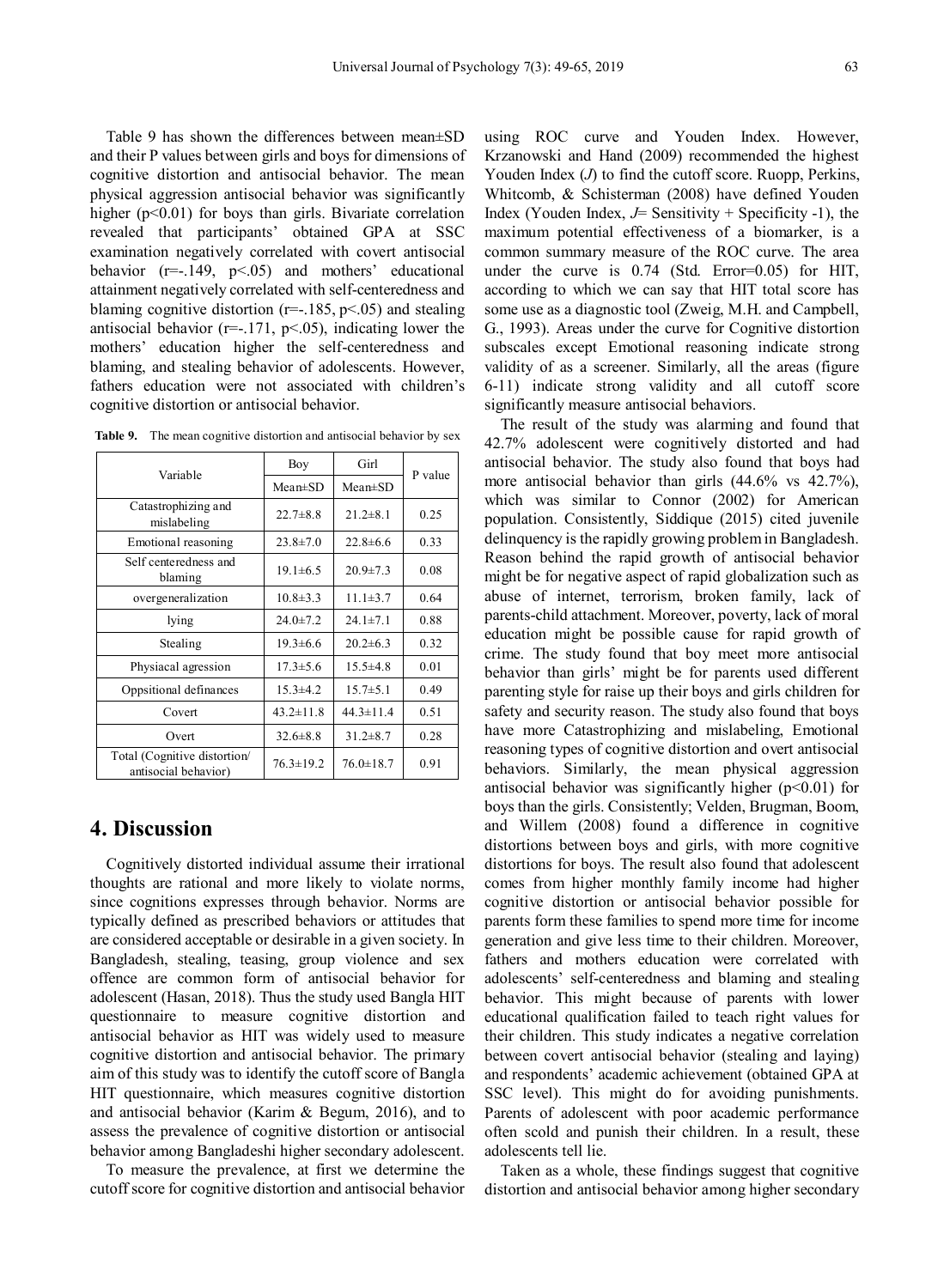adolescent in the Bangladeshi population are a public health concern and assumed threats for society. Since prevention is better than remedy, cognitive distortion of adolescents should be prevented by imposing interventions. In a consequence, the study will able to contribute to the future national developmental process by reducing crime from Bangladesh.

## **5. Limitations**

Although the present study tried to maintain a sound methodology and analysis of data, nerveless it is not free from certain drawbacks and limitations. Following may be said to be the major limitations of the study, the number of respondent was small especially delinquent subject used for determining cutoff score were very small. Due to shortage of time and lack of financial and other support, data were collected only from Dhaka city. Thus, it cannot be claimed that the sample was representative. The study could not control some of the extraneous variable like socioeconomic condition, number of siblings and others which could affect the result of the study.

## **Recommendations**

The following recommendations are made in curbing the incidence of antisocial behaviors and cognitive distortion among higher secondary school adolescent

- (1) There should be counsellors in our schools, in order to assist students who exhibit antisocial behaviors or those at risk, so that they can live normal life.
- (2) There should be early detection of repeated lying, cheating, stealing, aggression, self-centeredness and blaming, emotional reasoning, catastrophizing and other cognitive distortions in adolescent, so that such behaviors will not lead to antisocial behaviors or criminal behavior later in life.
- (3) Further research should be conducted to investigate the causes of these cognitive distortion and antisocial behaviors.
- (4) The students with cognitive distortion should be engaged in extracurricular activities like literary and debating club, scout, sports where leadership abilities are being encouraged. This will enable them to spend their time on meaningful activities, rather than antisocial behaviors.

## **REFERENCES**

[1] Ainsworth, M.D.S., Blehar, M.C., Waters, E., Wall. S. (1978). Patterns of attachment: a psychological study of the Strange Situation. Hillsdale, NJ, USA: Erlbaum.

- [2] American Psychiatric Association. (1994). *Diagnostic and Statistical Manual of Mental Disorders* (4th ed.). Washington, DC: Author of juvenile delinquents: A meta-analysis. *Journal of Abnormal Child Psychology, 34,*  697–713.
- [3] Bandura, A. (2001). Social-cognitive theory of moral thought and action. Hillsdale, NJ: Erlbaum.
- [4] Barriga, A.Q. & Gibbs, J.C. (1996). Measuring cognitive distortion in antisocial youth: development of the "How I Think" Questionnaire, *Aggressive Behavior*, *22,* 333-343.
- [5] Barriga, A.Q., Gibbs, J.C., Potter, G.B., & Liau, A.K. (2001). *How I Think (HIT) Questionnaire manual,*  Champaign, IL: Research Press.
- [6] Barriga, A. Q., Hawkins, M. A., & Camelia, C. R. (2008). Specificity of cognitive distortions to antisocial behaviors, *Criminal Behavior and Mental Health, 18*, 104-116.
- [7] Barriga, A. Q., Landau, J. R., Stinson, B.L. II, Liau, A.K., & Gibbs, J.C. (2000). Cognitive distortion and problem behaviors in adolescents, *Criminal Justice and Behavior*, *27,*  36-56.
- [8] Burns, D. D. (1980). *Feeing good: The new mood therapy*. New York, William Morrow.
- [9] Cate, A., T. (2001). *Cognitive distortions as predictor of antisocial behavior in children* (Un published master's thesis). Thesis collection for Utrecht University, Netherlands.
- [10] Connor, D. (2002). Prevalence of aggression, antisocial behaviors, and suicide. *Aggression and Antisocial Behavior in Children and Adolescensts: Research and Treatment*, 28–45.
- [11] Crick, N.R., Ostrov, J.M., & Werner, N.E. (2006). A longitudinal study of relational aggression, physical aggression, and children's social- psychological adjustment. *Journal of Abnormal Child Psychology, 34* (2), 131- 142.
- [12] Deirdre, H., & Donnell, O. (2006). Criminal Thinking on Probation: *A Perspective from Ireland. Criminal Justice and Behavior, 23-29.*
- [13] Gibbs, J. C. (2003). *Moral development and reality*. *Beyond the Theories of Kohlberg and Hoffman.* Thousand Oaks, CA: Sage.
- [14] Hasan, S. (2018). *Juvenile delinquency in Bangladesh.* The Independent, 10 November, 2018.
- [15] Karim, A.K.M.R. & Begum, T. (2016). The How I Think questionnaire: Assessing its psychometric properties in Bangladeshi culture. *Asian Journal of Psychiatry, 21,* 9–16*.*
- [16] Krzanowski, W. J. &. Hand, D. J (2009). A Review of: "ROC Curves for Continuous Data. *Journal of Biopharmaceutical Statistics, 20* (Issue 2: Statistical Genomics in Clinical Trials), 485-87.
- [17] Moffitt, T. E. (2003). Life-course-persistent and adolescence-limited antisocial behavior: A 10-year research review and a research agenda. In B. B. Lahey, T. E. Moffitt, & A. Caspi (Eds.), *Causes of conduct disorder and juvenile delinquency* (pp. 49-75). New York, NY, US: Guilford Press.